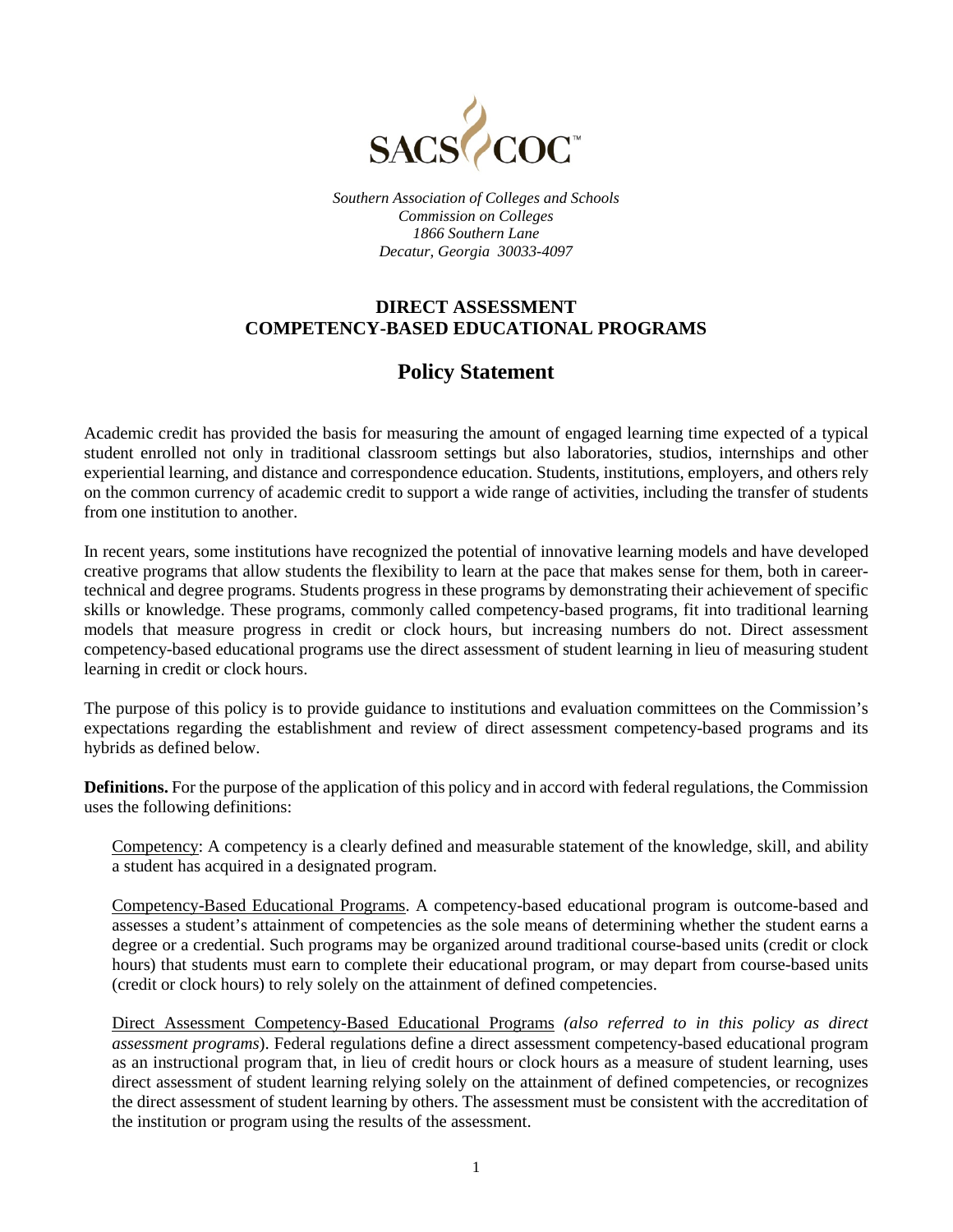Hybrid Direct Assessment Competency-Based Educational Programs *(also referred to in this policy as hybrid programs*). A hybrid competency-based educational program combines course-based competencies (clock and credit hours awarded) with non-course based competencies (no clock or credit hours awarded).

**Characteristics of a Direct Assessment Competency-Based Educational Program**. A direct assessment program has several characteristics:

- 1. It does not subscribe to conventional notions of the clock hour, seat time, term length, or the credit hour; rather, it relies on the student's ability to demonstrate clearly defined and measurable competencies in a designated program.
- 2. It is designed and delivered within the framework of the program's defined knowledge, skills, and competencies as demonstrated by students, rather than in terms of prescribed courses.
- 3. A student may acquire the requisite competencies from multiple sources and at various times other than, or in addition to, the learning experiences provided by the institution. As such, the length of time it takes to demonstrate learning may be different for each student.
- 4. It often allows for alternative approaches to teaching and learning.
- 5. If may rely almost exclusively upon students using direct assessment testing models to demonstrate their mastery of program and degree content.
- **Direct Assessment as a Substantive Change**. Because the initiation of a direct assessment or a hybrid program constitutes the addition of courses or programs that represent a significant departure, either in content or method of delivery, from those offered when the institution was last evaluated, each program is considered a substantive change that requires approval by SACSCOC Board of Trustees. Substantive change policy statements related to direct assessment and hybrid programs, as well as to other types of substantive changes, can be found in Appendix A of this document.
- **Commission Obligations in the Review of Direct Assessment Competency-Based Educational Programs**. In accord with federal policy as it relates to direct assessment competency-based programs only, SACSCOC is required to (1) evaluate the institution's offering of direct assessment programs and include them in the institution's grant of accreditation and (2) confirm the institution's claim of the direct assessment program's equivalence in terms of credit or clock hours and any other information that the DOE may require to determine whether to approve the institution's application. As with the identification of non-compliance with other standards of the *Principles of Accreditation*, the Commission is obligated to take action in accord with that used in relation to other standards of non-compliance. Because SACSCOC requires approval of direct assessment and hybrid programs, once approved, the offering of both types of competency-based programs will be included in the institution's award of accreditation.
- **Institutional Obligations**. The Commission's requirements, policies, processes, and procedures are predicated on the expectation that an institution operates with integrity in all matters, including the maintenance of academic quality in the establishment of direct assessment competency-based educational programs. An institution is responsible for the academic quality of any credit or clock hour unit or any competency-based unit recorded on the institution's transcript, whether applied to a direct assessment or a hybrid program. In determining whether to approve a direct assessment or hybrid program, the Commission expects that the institution will comply with the following practices and procedures: (1) adhere to initial obligations and an expected framework; (2) ensure compliance with appropriate SACSCOC requirements and standards outlined in the *Principles for Accreditation* and with Commission policy; and (3) follow procedures for the notification and approval of the substantive change.

## **1. Adherence to Initial Obligations and an Expected Framework**

*Report the initiation of direct assessment and hybrid programs*. The institution has an obligation to notify the Commission and seek approval for the offering of such programs. Once approved, the direct assessment and hybrid programs will be included in the institution's award of accreditation. To secure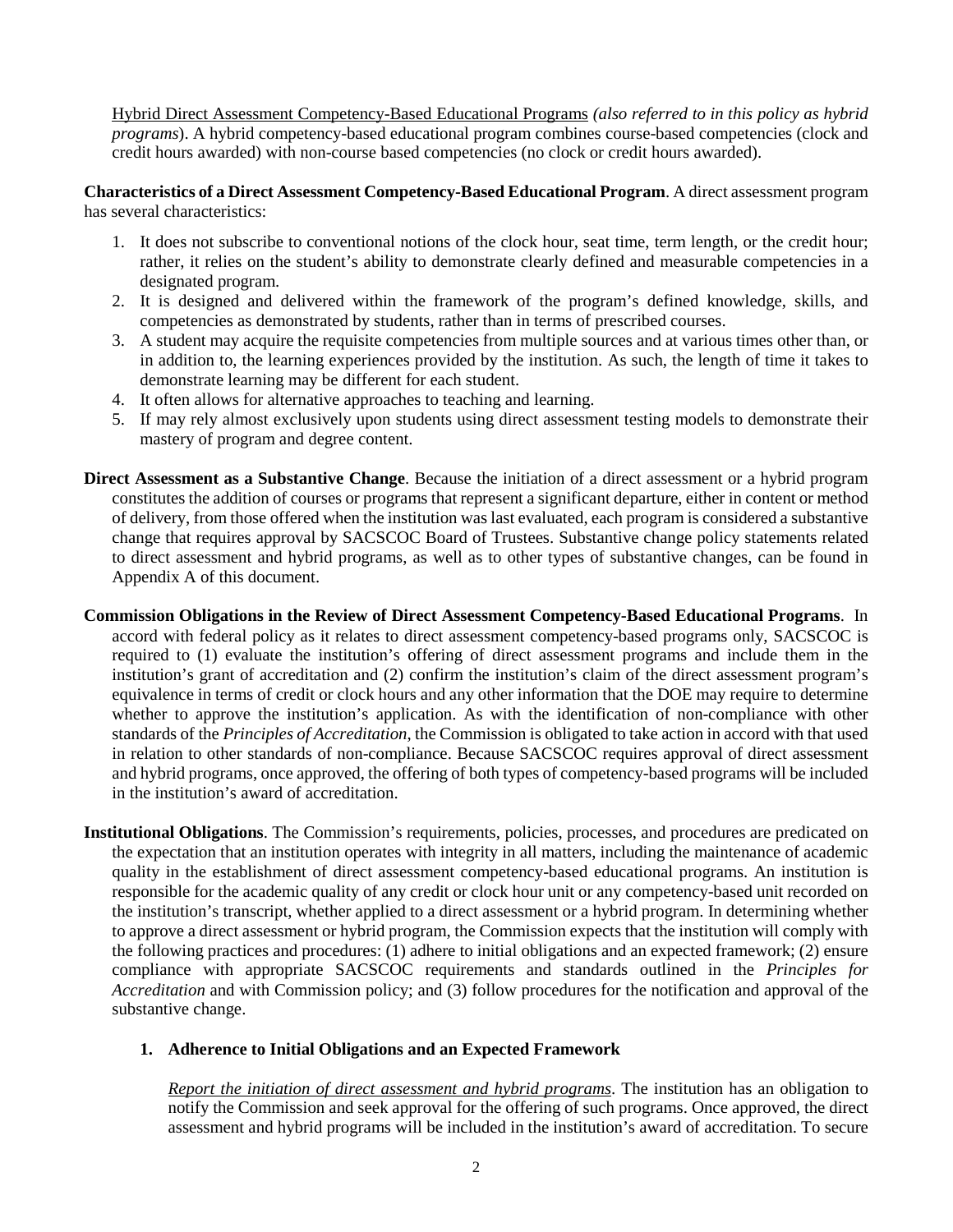federal financial aid, the institution must also seek approval from the U.S. Department of Education only if the entire program is a direct assessment competency-based program.

*Identify institutional contributions*. The institution offering the direct assessment is able to identify and articulate the educational contribution it provides to students in this program. Such contribution may take the form of modules, engagement with faculty, exercises, assessment of student learning or other activities that either expand the student's knowledge beyond any prior learning that the student may have demonstrated upon entry into the direct assessment or hybrid competency-based program or that assist the student in documenting how prior learning translates to the attainment of competencies required for receiving academic credit.

*Ensure the integrity of accreditation and awards*. Because SACSCOC accreditation that has been awarded to a member institution is not transferable—either in actuality or appearance—SACSCOC prohibits the use of its accreditation to authenticate courses, programs, or awards offered by organizations not so accredited. If the SACSCOC-accredited institution has contracted with an external organization to provide part of or the entire direct assessment program, including course materials provided to students, the institution ensures that it retains sufficient control of the development and implementation of the program. The Commission's policies require the institution to seek approval of the contract at the same time it seeks approval to initiate a direct assessment and a hybrid program.

## **2. Compliance with Appropriate SACSCOC Requirements and Standards**

Requirements and standards in the *Principles of Accreditation* which affect direct assessment and hybrid programs are listed below. They should be considered when developing contracts, completing the substantive change prospectus, and demonstrating compliance. In addition, the prospectus template for approval of this substantive change refers to Commission policies that are applicable to competencybased programs.

*Institutional Mission*. The institution has a clearly defined mission and philosophy undergirding its direct assessment and hybrid programs. It has clearly defined goals and a framework for its programs that ensure an appropriate design for quality and learning, as appropriate for higher education. (CR 2.1)

*Information to Students*. The institution provides clear information to students outlining the structure and expectations of the direct assessment and hybrid programs, tuition and fees, and academic policies that apply to students in the programs. This information is clearly communicated to students prior to their admission to the direct assessment and hybrid programs. (Standard 10.5)

*Structure and Coherence of the Program*. The institution outlines the structure of the direct assessment and hybrid programs and establishes clearly defined competencies related to the program and the learning outcomes that students must attain to be awarded the credential appropriate to higher education. The program has a clearly defined beginning, middle and end, and the institution has a mechanism for monitoring student progress towards acquisition of competencies and attainment of the credential being awarded at the end of the program. In undergraduate degree programs, the institution requires the successful attainment of competencies of a general education component at the collegiate level that is a substantial part of the degree, ensures breadth of knowledge, and is based on a coherent rationale. The institution clearly defines expectations for student work and the means for assessing the learning and competencies acquired through that work. The competencies required for the program build a unified body of knowledge that is consistent with a program or career path; that is, they are not taken as merely discrete units. (CR 9.1, CR 9.2, and CR 9.3)

*Student Admissions and Eligibility*. The institution has an appropriate mechanism for determining prior to admission in the direct assessment program whether a student has the capacity to complete an educational credential within the program and, therefore, is eligible to enroll in that program. Even an open admissions institution should have such a mechanism for direct assessment competency-based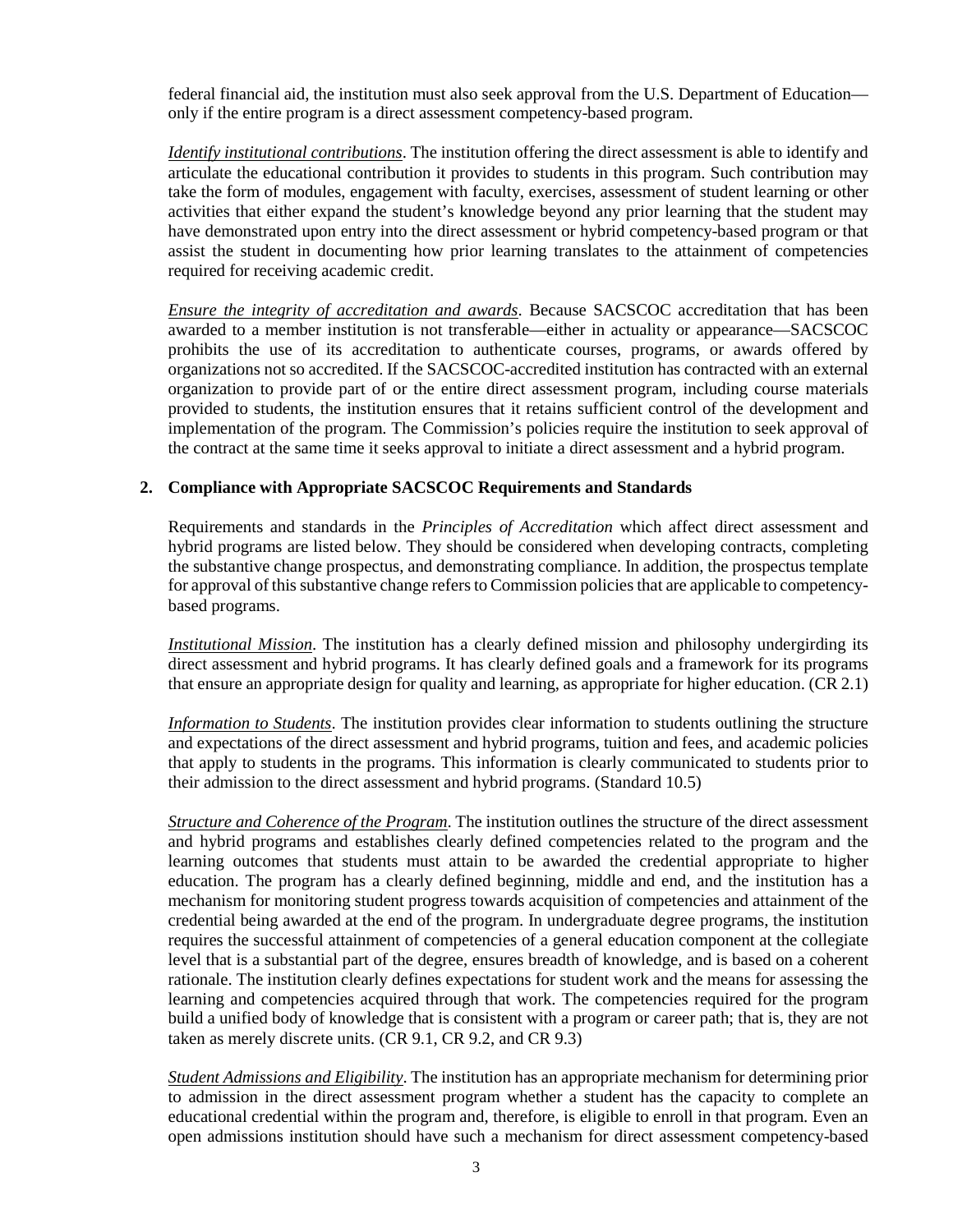alternatives. (Standard 10.5)

*Assessment of Programs and Student Learning*. The institution regularly reviews its direct assessment and hybrid programs in light of its mission in order to ensure that it identifies any areas of weakness in the programs and implements timely improvements. (Standard 8.2.a)

The direct assessment and hybrid programs rely on a strong foundation for assessment established by the institution, with demonstrated capacity to evaluate student work at the course and program level in general education and in the major or concentration. At all levels, assessment supports academic improvement. The comprehensive student learning outcomes in the academic program area are reviewed regularly and reflect concepts generally agreed on by the related academic program(s). (Standard 8.2.a, Standard 8.2.b, and Standard 9.7)

The institution has a mechanism for determining how modules and competencies in the direct assessment program are equivalent to traditional courses and credit or clock hours in a conventional course-based program, and how the modules and competencies are related to accepted expectations of academic achievement and rigor, as based on the following principles:

- Student work performed in courses/units comprising direct assessment and hybrid programs (e.g., demonstrated mastery of tasks, assignments, competencies, etc.) are equivalent to student work performed in traditional courses (e.g., successful completion of tests, assignments, projects, etc.)
- Student learning outcomes and program outcomes in direct assessment programs offered by the institution are equivalent to student learning outcomes defined by the academic program in a traditional academic program.
- The application of student learning assessments (e.g., examinations, portfolios, projects, capstone presentations, and other recognized demonstrations of mastery, etc.,) in direct assessment and hybrid programs are equivalent to the outcome assessments that are used in traditional courses.

These strategies will be responsive to the complexity of learning and the accumulation and integration of knowledge expected for the educational degree or credential. (CR 8.1, CR 9.2, and Standard 10.7)

*Faculty*. Faculty or instructors with subject matter expertise in the student's academic program and in general education play a formative role in the competency-based student's academic program. While qualified faculty with subject matter expertise design the competency-based program's curriculum, this faculty or other similarly qualified faculty or instructors also regularly engage with students during the course of the program, provide expert assistance and support to students in the program, and have a meaningful role in directing and reviewing the assessment of competencies. Program faculty are well suited for this role by qualifications and experience and receive appropriate professional development and support from the institution in executing this role. While mentors or counselors may have an important role in competency-based programs in supporting or assisting students, they do not replace faculty or instructors with subject-matter expertise. In addition, the number of mentors and counselors assigned to the competency-based program is sufficient to work with enrolled students and qualified to advise students at the college level. (Standard 6.2.a, Standard 6.2.b, Standard 6.2.c, Standard 6.5, and Standard 10.4)

*Institutional Responsibility for Awarding the Credential*. The institution offering a direct assessment program is able to identify and articulate the educational contribution it provides to students in this program. Such contribution may take the form of modules, engagement with faculty, exercises, assessment of student learning or other activities that either expand the student's knowledge beyond any prior learning that the student may have demonstrated at matriculation or that assist the student in documenting how prior learning translates to the attainment of competencies required for receiving academic credit. For an undergraduate program, the institution demonstrates its contribution to be at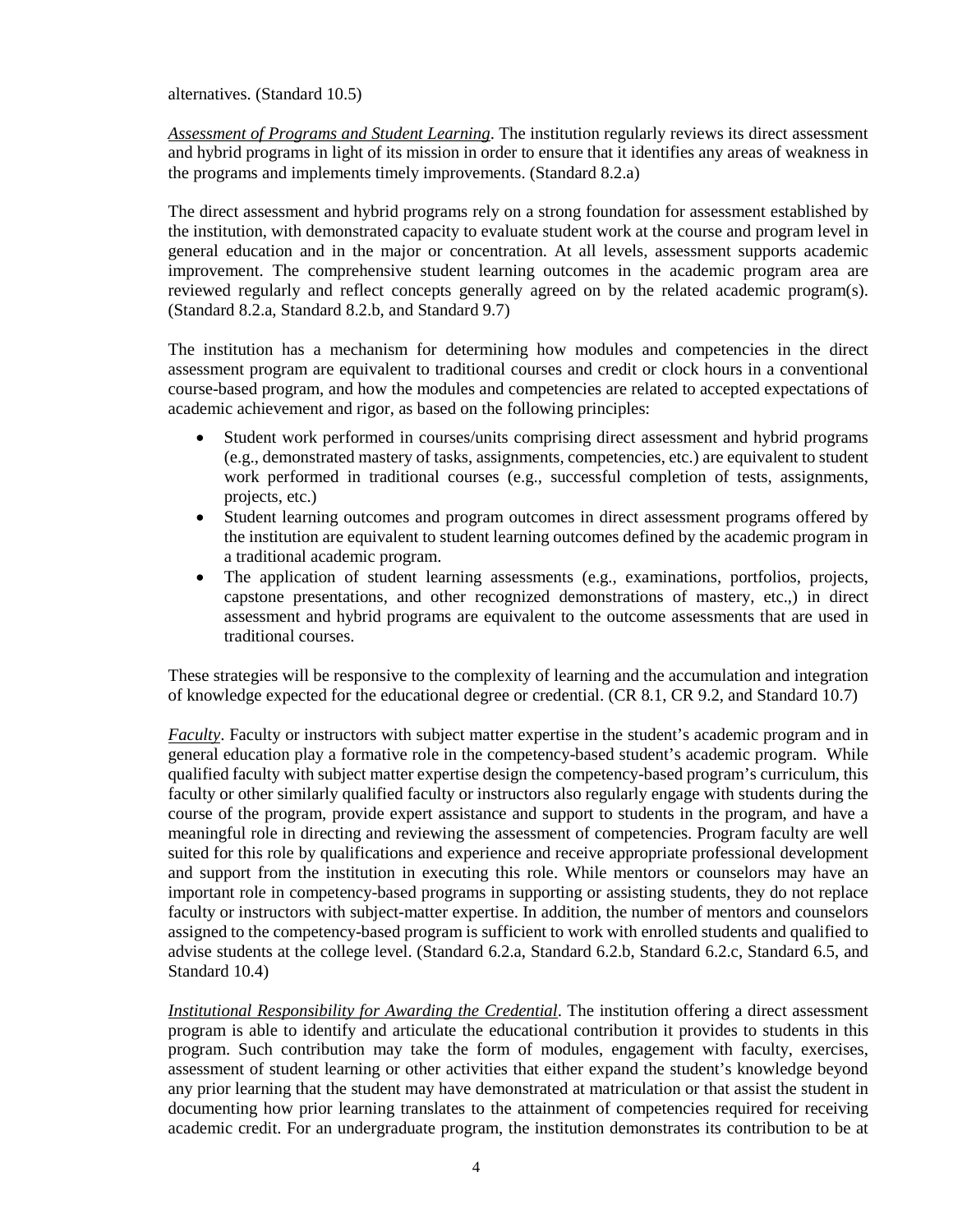least 25 percent of the academic program; for a graduate program, it demonstrates a contribution of at least one-third of the direct assessment program. (Standard 9.4 and Standard 9.5)

*Application of Academic Policies*. The institution determines how its already-established academic policies in such areas as academic discipline, probation and suspension apply to students in the direct assessment program, and it makes appropriate amendments to its academic policies where appropriate. It is clear how the institution determines when a student in the program is not making sufficient progress and should be moved to a traditional course-based format to complete his or her academic program or when other disciplinary action should be taken. The institution develops policies that address SACSCOC and/or federal requirements, including credit hour definitions, transcript recording and reporting, the assessment and award of credit for prior learning, and the roles of faculty members and other educational professionals. (Standard 10.1 and Standard 10.7)

*Acceptance and Awarding of Credit or a Unit of Competency*. The institution demonstrates that students in the direct assessment or hybrid competency-based program are achieving at least the same outcomes and at the same academic rigor as in traditional programs and courses offered by the institution. The institution prepares and maintains a transcript for each student documenting both the competencies earned and the equivalent courses or credit hours based on expectations noted above. The transcript is prepared and updated during the course of the student's academic program so that it is available in the event that a student transfers to another institution or drops out prior to completing the competencybased program. Such equivalencies are also available at the program level for state and federal agencies and for the Commission in their review of the program. In addition, the transcript provides clear and sufficient information for other institutions and employers to understand the student's accomplishments. (Standard 10.7)

The direct assessment programs provided by the institution are clearly distinguished from assessment of prior learning that may take place at the outset of the program. When students demonstrate competencies at the beginning of a program on the basis of prior learning, transcripts and other documents should make clear that these competencies are awarded as "prior-learning credit." Once the institution has identified prior-learning credit for each student, other competencies should be awarded only after the student has completed the modules that form the program or demonstrated mastery of the competencies defined by them. (Standard 10.7 and Standard 10.8)

*Contractual Agreements*. The institution provides notification to SACSCOC of agreements involving direct assessment programs, providing signed copies of agreements, and providing any other documentation or information required by SACSCOC policies and procedures for review. In addition, the member institution ensures that SACSCOC has timely access to its contracted external organization's materials and accreditation-related activities. (Standard 10.9)

*Student Support Services and Access to Academic Resources*. The institution offers student support services that appropriately guide students in these competency-based programs. In addition, the institution is prepared to assist students in a timely manner who drop out of these programs in making the transition back to a traditional course-based format so as to ensure that those students can continue to progress towards a degree or certificate. (CR 12.1) The institution provides and supports student and faculty access and user privileges to learning resources consistent with the competency-based academic programs. (CR 11.1)

*Fees and Compliance with Title IV Funding*. While the institution may charge a fee for its assessment of a student's prior learning as well as its transcription of competencies, the institution charges tuition only for those courses, modules, components, and services that the institution contributes in the development or formation of the student or for the term in which the student is enrolled in the direct assessment program. Similarly, the institution assists students in seeking Title IV student aid funds for those courses, modules or components of the academic program that the institution contributes to the development or formation of the student. It develops policies that address the disbursement of financial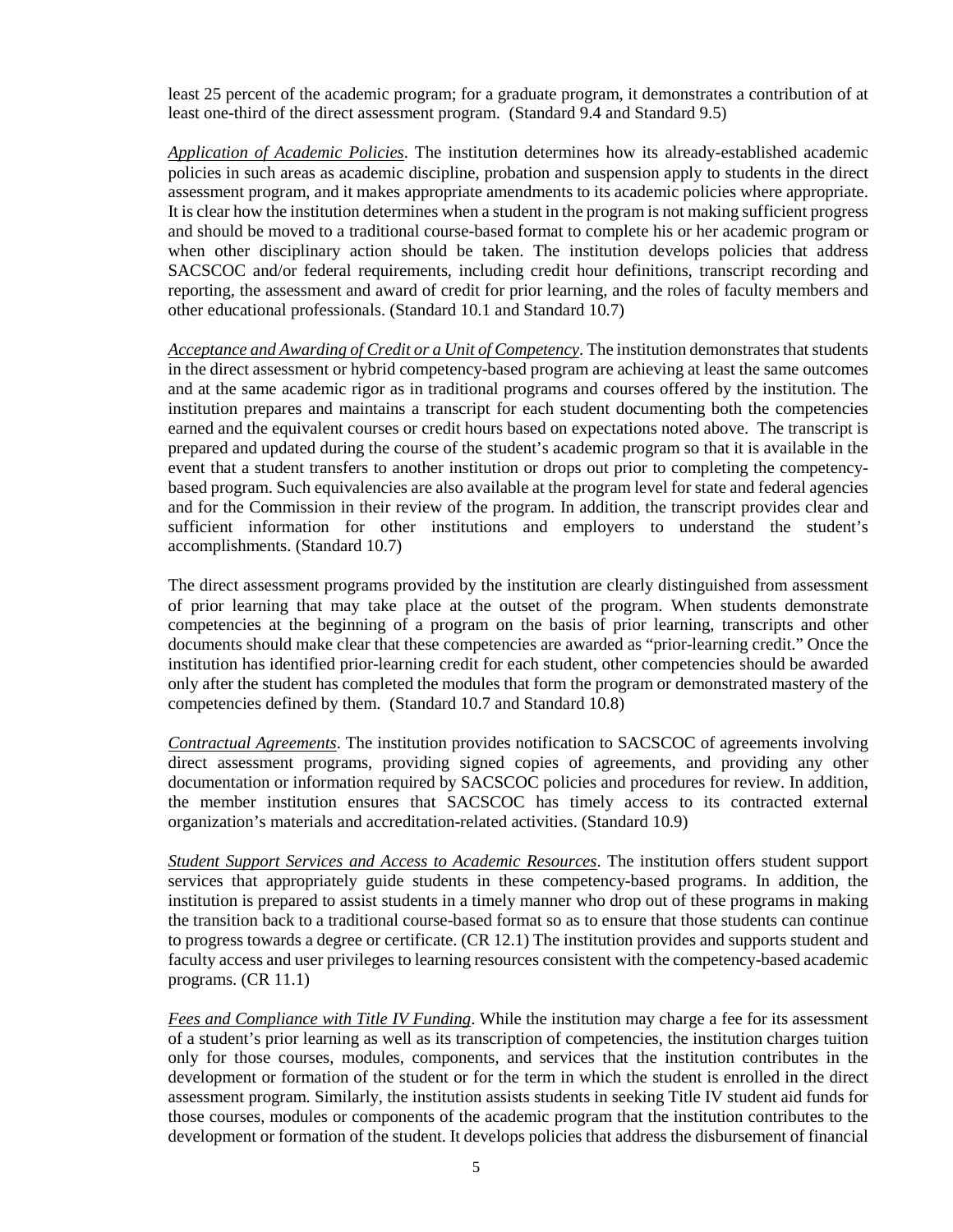aid, and tuition charges and refunds. (Standard 10.2 and Standard 13.6)

#### **3. Procedures for the Notification and Approval of Direct Assessment and Hybrid Programs**

Before initiating direct assessment or hybrid competency-based educational programs (degree, diploma, and certificate), an institution must seek prior approval when the programs have either of the following characteristics:

- The entire program is direct assessment and relies exclusively on measured achievement of competencies rather than student learning through credit or clock hours, or
- At least 50 percent of the competency-based program is direct assessment.
- *Time of Notification* An institution offering direct assessment or hybrid competency-based educational programs must provide written notification of the change to the President of SACSCOC when it begins to offer 25 percent of a direct assessment program; that is, when a student can earn 25 percent of an educational credential (e.g., degree, diploma, certificate) based on measured achievement of competencies rather than credit or clock hours. The institution seeking approval to offer an entire program that is direct assessment or where at least 50 percent of the competencybased program is direct assessment must notify the President of SACSCOC six months in advance of the initiation of 50 percent of the educational credential based on measured achievement of competencies rather than credit or clock hours.
- *Submission of a Prospectus* An institution seeking approval of a direct assessment competency-based program or a hybrid direct assessment program should complete the screening form included as Appendix B of this document. After Commission staff have reviewed the document, the institution will receive a response either asking it to complete a full prospectus for approval of the proposed program or notifying the institution that the program does not constitute either a direct assessment or hybrid direct assessment competency-based program.

If the institution is directed to complete a prospectus, it must be submitted by **March 15** for consideration at the June meeting of the SACSCOC Board of Trustees, or by **September 1** for consideration at the December meeting of the SACSCOC Board of Trustees to allow ample time for review and approval. The institution will be provided a link to the appropriate prospectus form when it is sent the SACSCOC letter requesting a prospectus. Four copies should be submitted to the President of SACSCOC as a print document, or an electronic device (e.g., flash drive, CD or DVD). Upon receipt of the prospectus, it will be forwarded to the SACSCOC Board of Trustees for review and approval at its next scheduled meeting: June or December.

#### *Options of the Committees on Compliance and Reports Following Review of the Prospectus*

The Committee on Compliance and Reports, a standing committee of the SACSCOC Board of Trustees, will review the prospectus and any additional material submitted, and will take one of the following actions:

- 1. accept the prospectus, recommend approval of the program, and authorize a substantive change committee visit. A committee visit is required within six months after the initiation of the program,
- 2. defer action and seek additional information, or
- 3. recommend denial of approval and continue the institution's accreditation. The reason for denial of approval may have been caused by an institution's current non-compliance with a standard or policy. Consequently, denial may be accompanied by monitoring or imposition of a sanction.

## *Options of the Committees on Compliance and Reports Following Review by a Substantive Change Committee*

The report of the Substantive Change Committee, together with the response of the institution to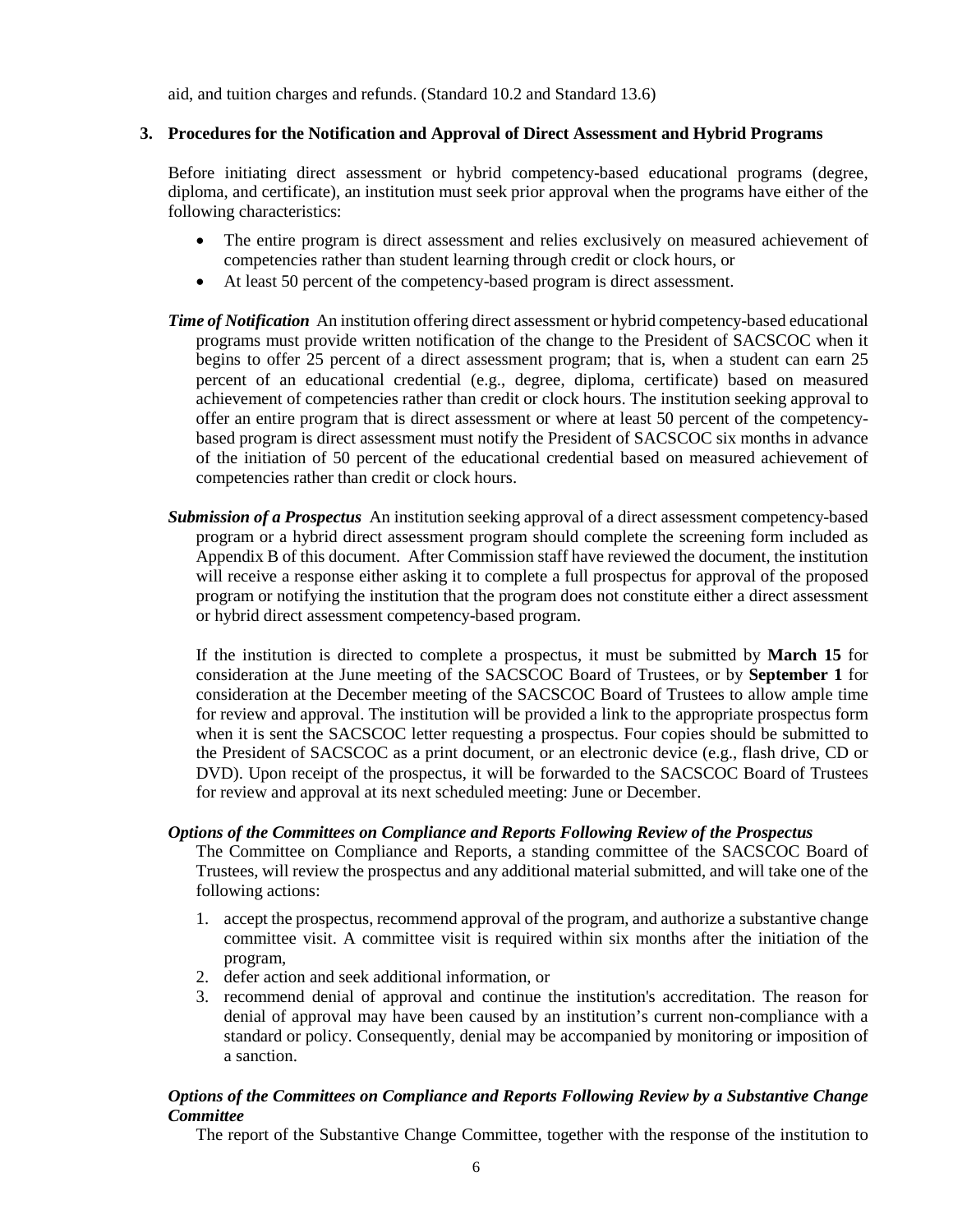any recommendations contained in that report (due within five months of the Committee visit), will be reviewed by the Committee on Compliance and Reports. The Committee may recommend one of the following actions:

- 1. continue the institution in accreditation, with or without a monitoring report,
- 2. continue the institution in accreditation, impose a sanction, and request a monitoring report, with/without a special committee visit (mandatory visit if placed on Probation), or
- 3. remove accreditation, subject to the provisions of SACSCOC policies and procedures.

*Document History*

*Approved: SACSCOC Board of Trustees, December 2013 Edited: May 2016 Edited for the 2018 Edition of the Principles of Accreditation: August 2018*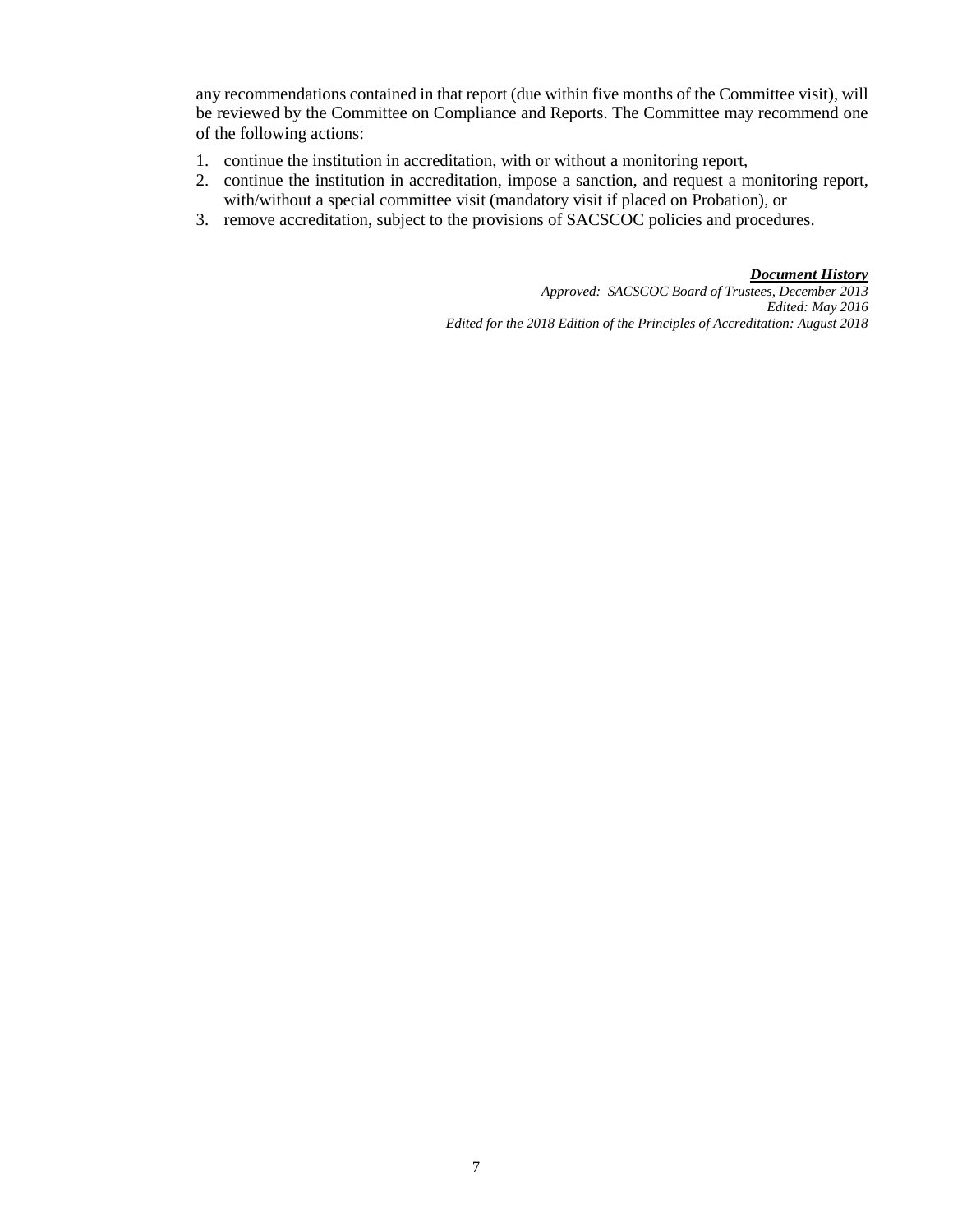#### **Appendix A**

#### **Substantive Change Policy Statements Related to Direct Assessment and Hybrid Direct Assessment Competency-Based Educational Programs**

- 1. The *[Principles of Accreditation: Foundations for Quality Enhancement](http://www.sacscoc.org/pdf/2012PrinciplesOfAcreditation.pdf)* applies to all programs and services of SACSCOCaccredited institutions wherever they are located or however they are delivered. Failure to comply with the *Principles* or with procedures referred to in this policy could result in the institution being placed on sanction or being removed from membership.
- 2. Denial of approval of substantive change is not appealable. An institution that fails to gain approval of the substantive change may resubmit a revised prospectus or application following the guidelines and time frames described in this policy statement.
- 3. An accredited institution in the appeals process or in litigation with SACSCOC is not eligible for consideration of substantive change.
- 4. The SACSCOC substantive change policy applies only to SACSCOC-accredited institutions. Applicant and candidate institutions may not initiate substantive change.
- 5. An institution may withdraw its prospectus/application or may discontinue substantive change at any time during the review process by submitting a formal letter of withdrawal to the President of SACSCOC.
- 6. Once an institution submits its prospectus or application and the document is reviewed by either the Committee on Compliance and Reports or by SACSCOC staff prior to approval by the Board, any information included therein that indicates possible non-compliance with any of the Core Requirements or Comprehensive Standards may lead SACSCOC to further review the institution, even if the prospectus is withdrawn or approval of the change is denied.
- 7. SACSCOC staff conducts a preliminary review of all changes requiring final approval by the SACSCOC Board of Trustees. All substantive changes described in this procedure are referred to the Board of Trustees for final approval.
- 8. If an institution fails to report or to gain approval of this type of substantive change prior to its implementation, both the prospectus/application and the issue of late submission will be referred to the SACSCOC Board of Trustees for action.
- 9. All final decisions regarding the accreditation status of an institution are made by the SACSCOC Board of Trustees. Denial of substantive change and the imposition of sanctions are not appealable actions.
- 10. The date of the letter of approval of a substantive change is considered the date on which the change is included as part of the institution's accreditation.
- 11. If an institution fails to follow SACSCOC substantive change policy and procedures, it may lose its Title IV funding or be required by the U.S. Department of Education to reimburse it for money received by the institution for programs related to the unreported substantive change. In addition, the institution's case may be referred to SACSCOC Board of Trustees for the imposition of a sanction or for removal from membership.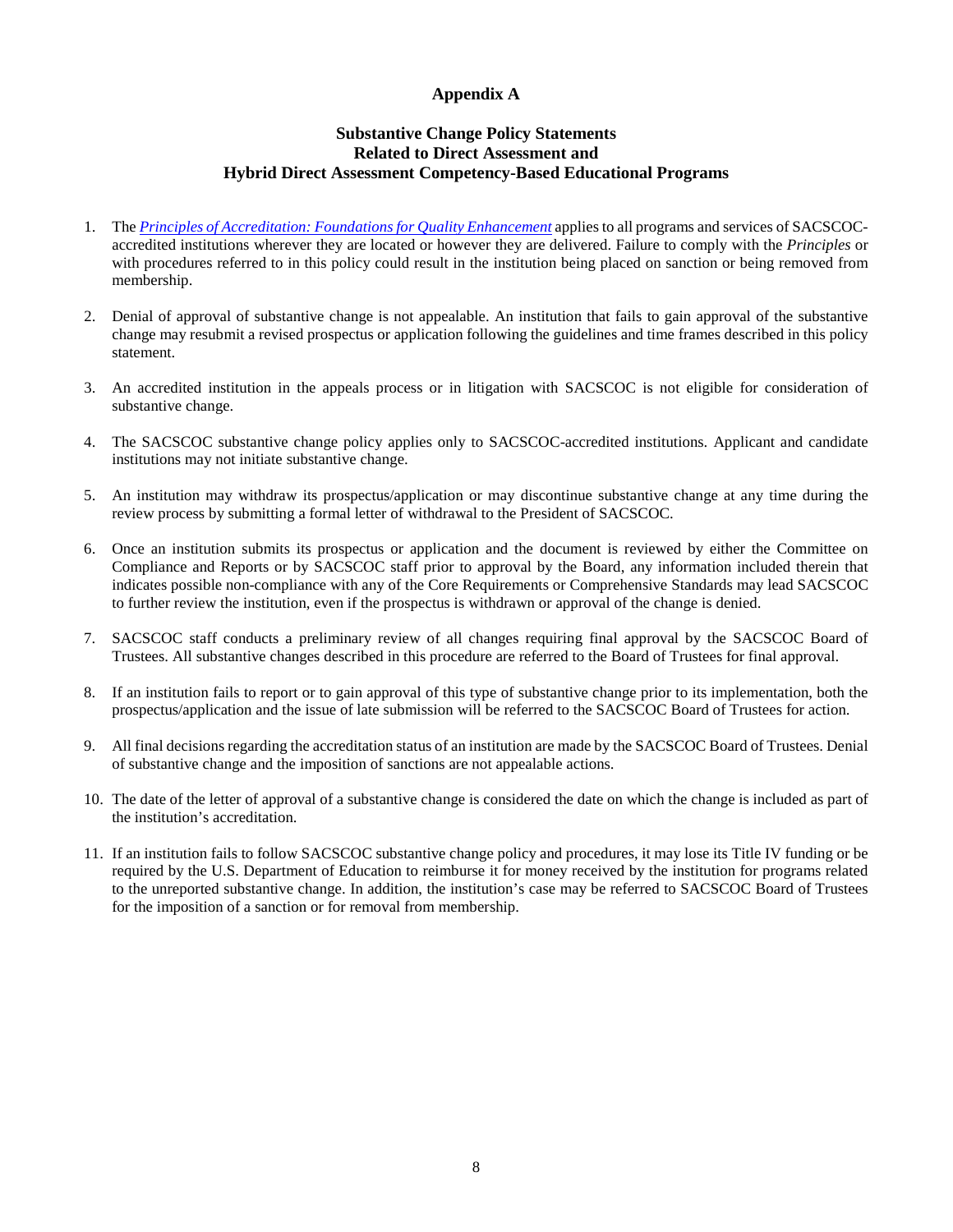#### **Appendix B**

#### **Screening Form for the Approval of Direct Assessment Competency-Based Educational Programs**

#### **Purpose of the Screening Form**

An institution that intends to seek approval for one or more direct assessment competency-based educational programs (degree, certificate, diploma) should first complete the attached screening form so that Commission staff can determine whether the program requires prior notification or approval.

#### **Definitions**

For the purpose of the application of the Commission's policy, the Commission uses the following definitions:

Competency-Based Educational Programs. A competency-based educational program is outcome-based and assesses a student's attainment of competencies as the sole means of determining whether the student earns a degree or a credential. Such programs may be organized around traditional course-based units (credit or clock hours) that students must earn to complete their educational program, or may depart from course-based units (credit or clock hours) to rely solely on the attainment of defined competencies.

Direct Assessment Competency-Based Educational Programs *(also referred to in this policy as direct assessment programs*). Federal regulations define a direct assessment competency-based educational program as an instructional program that, in lieu of credit hours or clock hours as a measure of student learning, uses direct assessment of student learning relying solely on the attainment of defined competencies, or recognizes the direct assessment of student learning by others. The assessment must be consistent with the accreditation of the institution or program using the results of the assessment.

Hybrid Direct Assessment Competency-Based Educational Programs *(also referred to in this policy as hybrid programs*). A hybrid competency-based educational program combines course-based competencies (clock and credit hours awarded) with non-course based competencies (no clock or credit hours awarded).

#### **Programs that Require Prior Approval**

An institution must seek prior approval when it offers a direct assessment competency-based educational program characterized by the following:

- 1. The entire educational program is direct assessment and relies exclusively on measured achievement of competencies rather than student learning through credit or clock hours; or
- 2. At least 50 percent of the competency-based program is direct assessment; that is, 50 percent or more of the educational program relies on measured achievement of competencies rather than credit or clock hours.

An institution is required to provide formal notification when it begins to offer 25 percent of a direct assessment program; that is, when a student can earn 25 percent of an educational program based on measured achievement of competencies rather than credit or clock hours.

#### **Directions**

Please complete the following screening form and send it to:

*Dr. Belle S Wheelan ATTN: Substantive Change Southern Association of Colleges and Schools Commission on Colleges 1866 Southern Lane Decatur, GA 30033-4097*

After reviewing the completed form, Commission staff will determine whether (1) the institution has provided sufficient information to constitute notification or (2) the institution will need to complete a Substantive Change Prospectus for Direct Assessment and Hybrid Direct Assessment Competency-Based Programs.